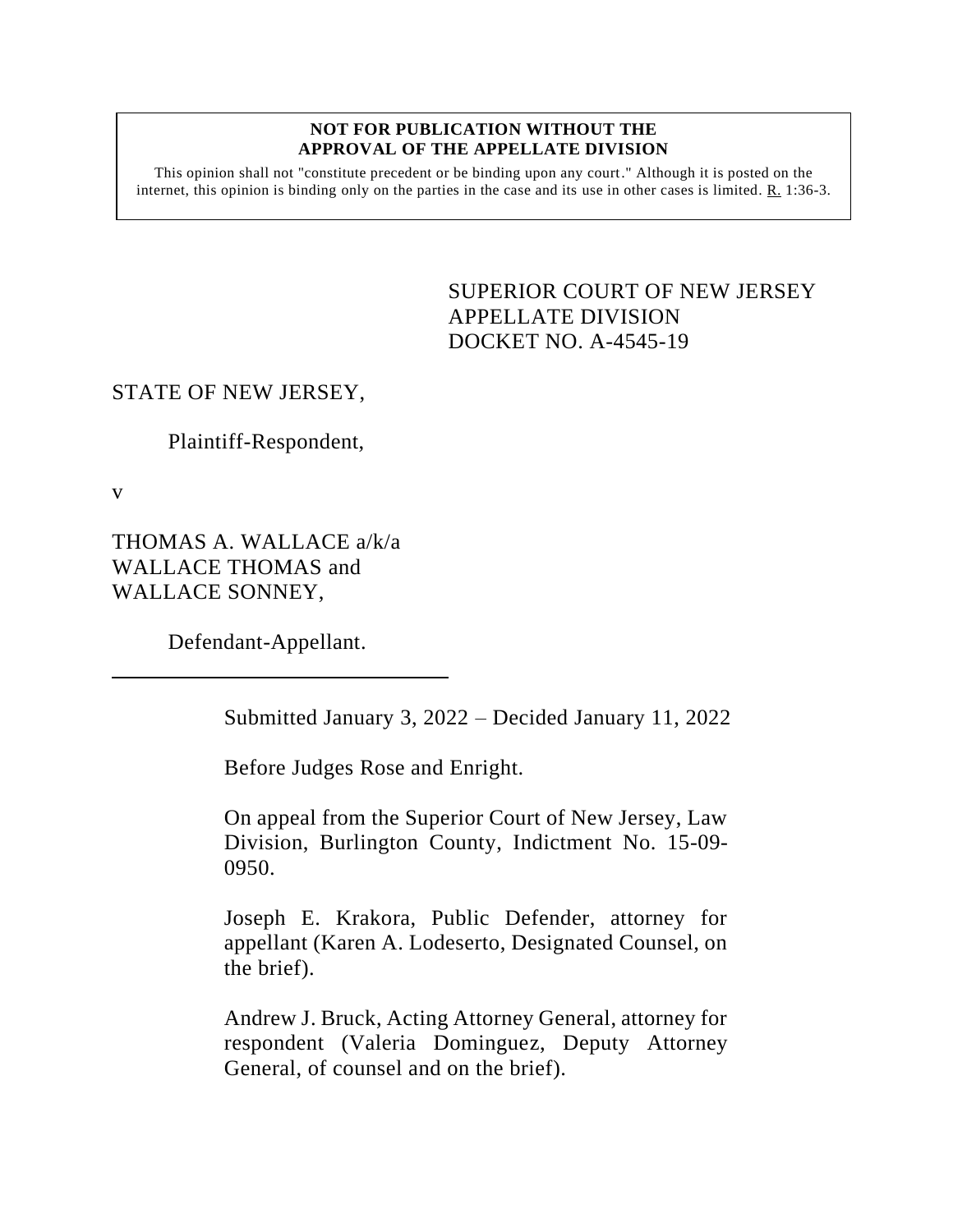#### PER CURIAM

Defendant Thomas A. Wallace appeals from a May 15, 2020 order denying his petition for post-conviction relief (PCR) without an evidentiary hearing. We affirm.

Following multiple sales of crack-cocaine to a confidential informant (CI), police obtained search warrants for defendant's home and cars, resulting in the seizure of drugs from one car and money from his bedroom. Around \$5,000 was secreted in a Kool Aid can with a false bottom, and \$1,480 was seized from a jacket hanging on the back of a door. The jacket also contained defendant's driver's license and miscellaneous identification cards. Prior to trial, the court denied defendant's motion to reveal the identity of the CI, who did not testify at trial. Noting defendant was gainfully employed at the time of his arrest, defense counsel argued the drugs did not belong to defendant, but the money seized by police from his bedroom was lawfully earned. Defendant testified against the advice of counsel.

A jury convicted defendant of all six drug offenses charged in a Burlington County indictment. After ordering the appropriate mergers, the trial court sentenced defendant on the remaining third-degree drug count, N.J.S.A. 2C:35- 5(a)(1), to an extended seven-year prison term, with a parole disqualifier of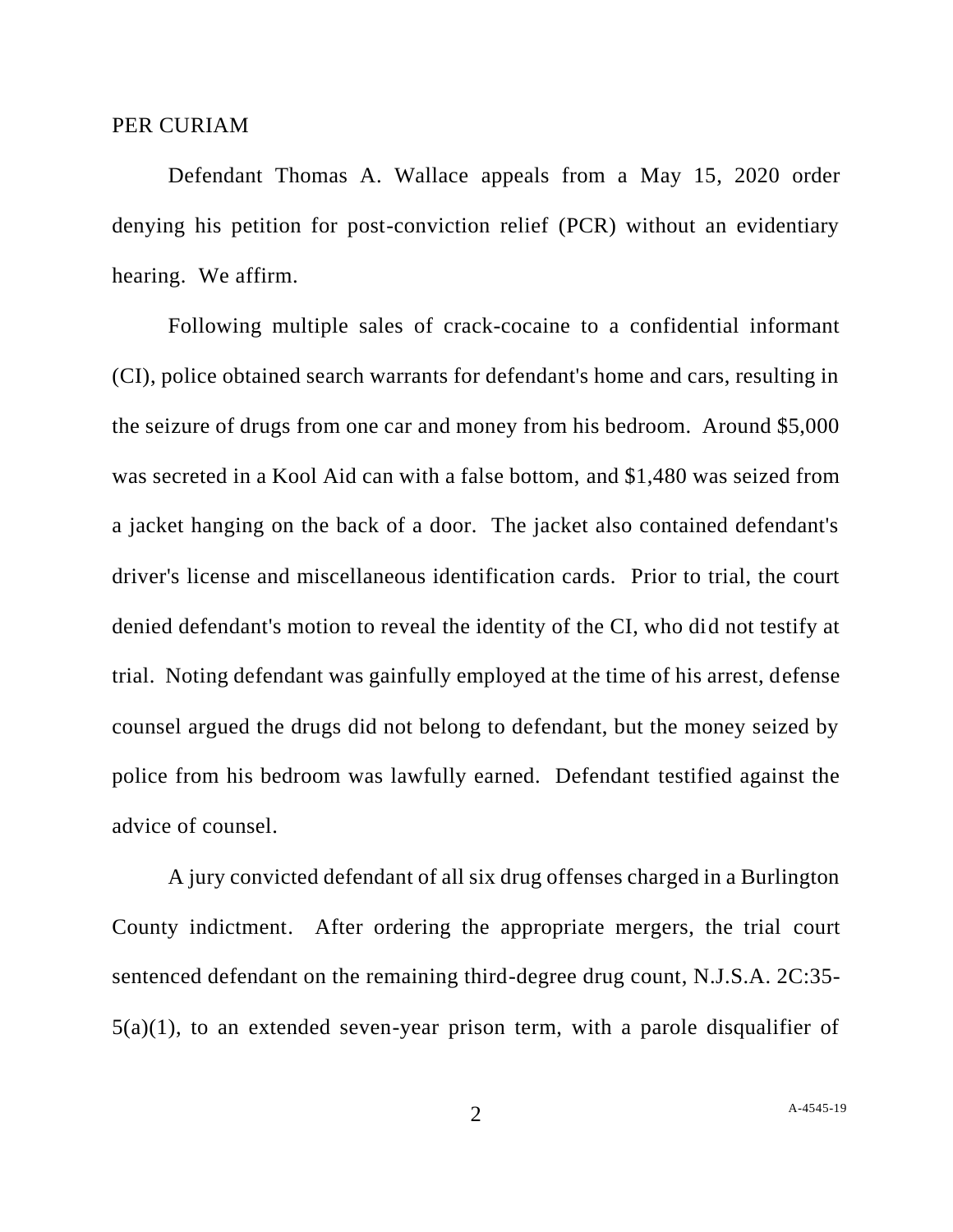three-and-one-half-years. See N.J.S.A. 2C:43-6(f) (mandating an extended term for repeat drug offenders upon the State's application). We affirmed defendant's conviction and sentence. State v. Wallace, No. A-1081-17 (App. Div. Apr. 9, 2019).

Defendant filed a timely petition for post-conviction relief (PCR). With the assistance of PCR counsel, defendant claimed trial counsel was ineffective for: (1) acknowledging in his opening statement that the money seized from defendant's bedroom belonged to defendant; (2) conceding defendant's jacket and identification were found in his bedroom; and (3) failing to seek information concerning the CI's favorable treatment by the authorities. Defendant filed a pro se supplemental brief, asserting various claims, some of which were raised on direct appeal.

Following oral argument, the PCR judge reserved decision. Shortly thereafter, the judge issued a cogent written decision, squarely addressing the issues raised in view of the controlling law. The judge denied all claims for relief asserted by PCR counsel and defendant pro se. Citing controlling precedent, the judge essentially concluded "trial counsel's strategy . . . had a logical basis and consistency, which should not be second guessed." See e.g., State v. Castagna, 187 N.J. 293, 316 (2006) (declining to find the defendant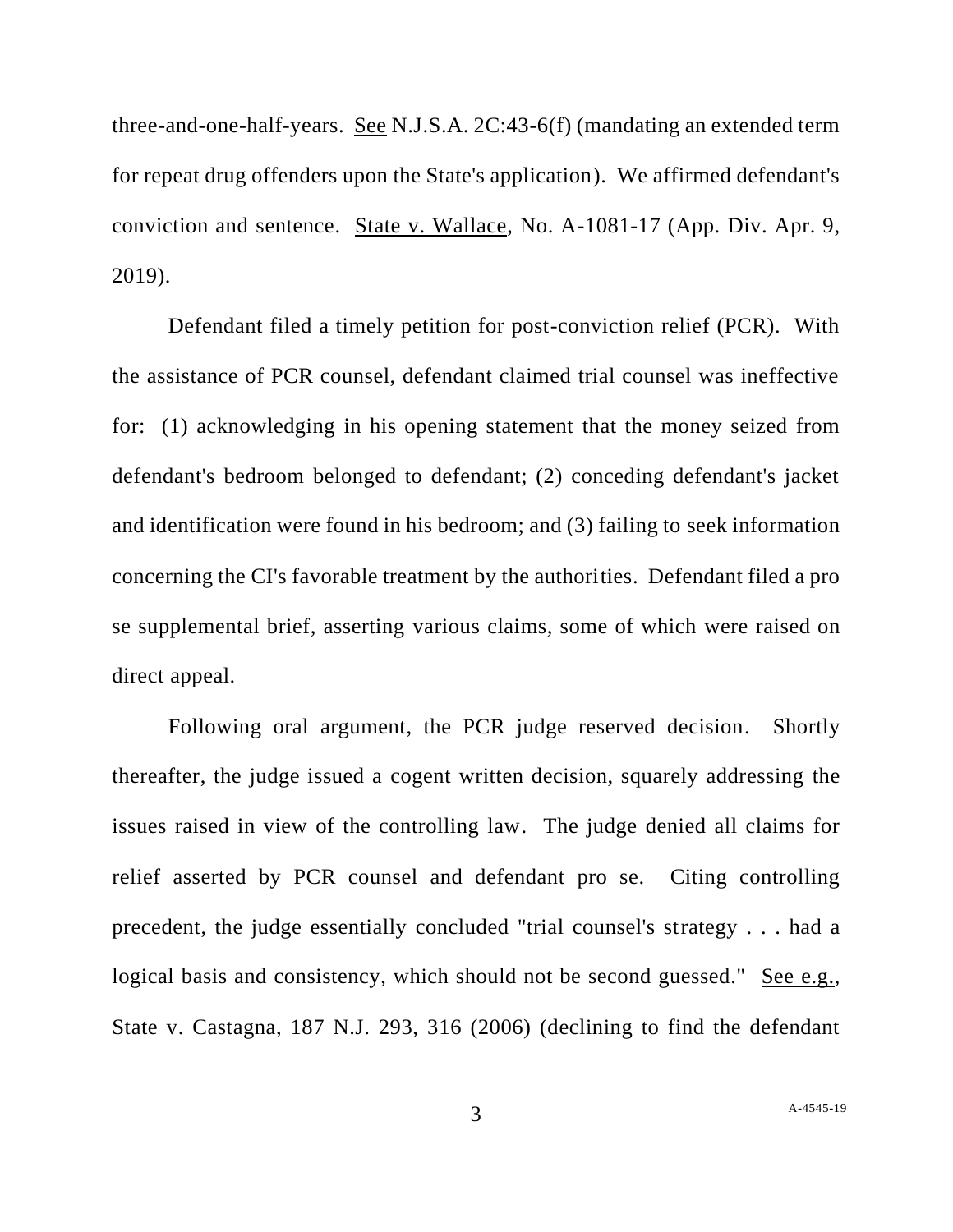demonstrated a prima facie showing of ineffective assistance of counsel where his trial counsel engaged in the "high-risk strategy of admitting [the defendant]'s guilt to lesser-included offenses in the hope that it would enhance [the defendant]'s credibility").

On appeal, defendant reprises the same arguments asserted by counsel

before the PCR court. More particularly, defendant argues:

## POINT ONE

THE PCR COURT ERRED IN DENYING DEFENDANT AN EVIDENTIARY HEARING AS TESTIMONY IS NEEDED FROM TRIAL COUNSEL EXPLAINING WHY HE ADMITTED TO THE JURY THAT MONEY RECOVERED FROM A BEDROOM BELONGED TO [DEFENDANT].

# POINT TWO

THE PCR COURT ERRED IN DENYING DEFENDANT AN EVIDENTIARY HEARING AS TESTIMONY IS NEEDED FROM TRIAL COUNSEL EXPLAINING WHY HE FAILED TO ELICIT ON CROSS-EXAMINATION THAT THE WALLET AND IDENTIFICATION WAS NOT INITIALLY FOUND IN A JACKET ALLEGED TO HAVE BEEN HANGING BEHIND A DOOR IN WHAT POLICE CONCLUDED WAS [DEFENDANT'S] BEDROOM.

# POINT THREE

THE PCR COURT ERRED IN DENYING DEFENDANT AN EVIDENTIARY HEARING AS TESTIMONY IS NEEDED FROM TRIAL COUNSEL